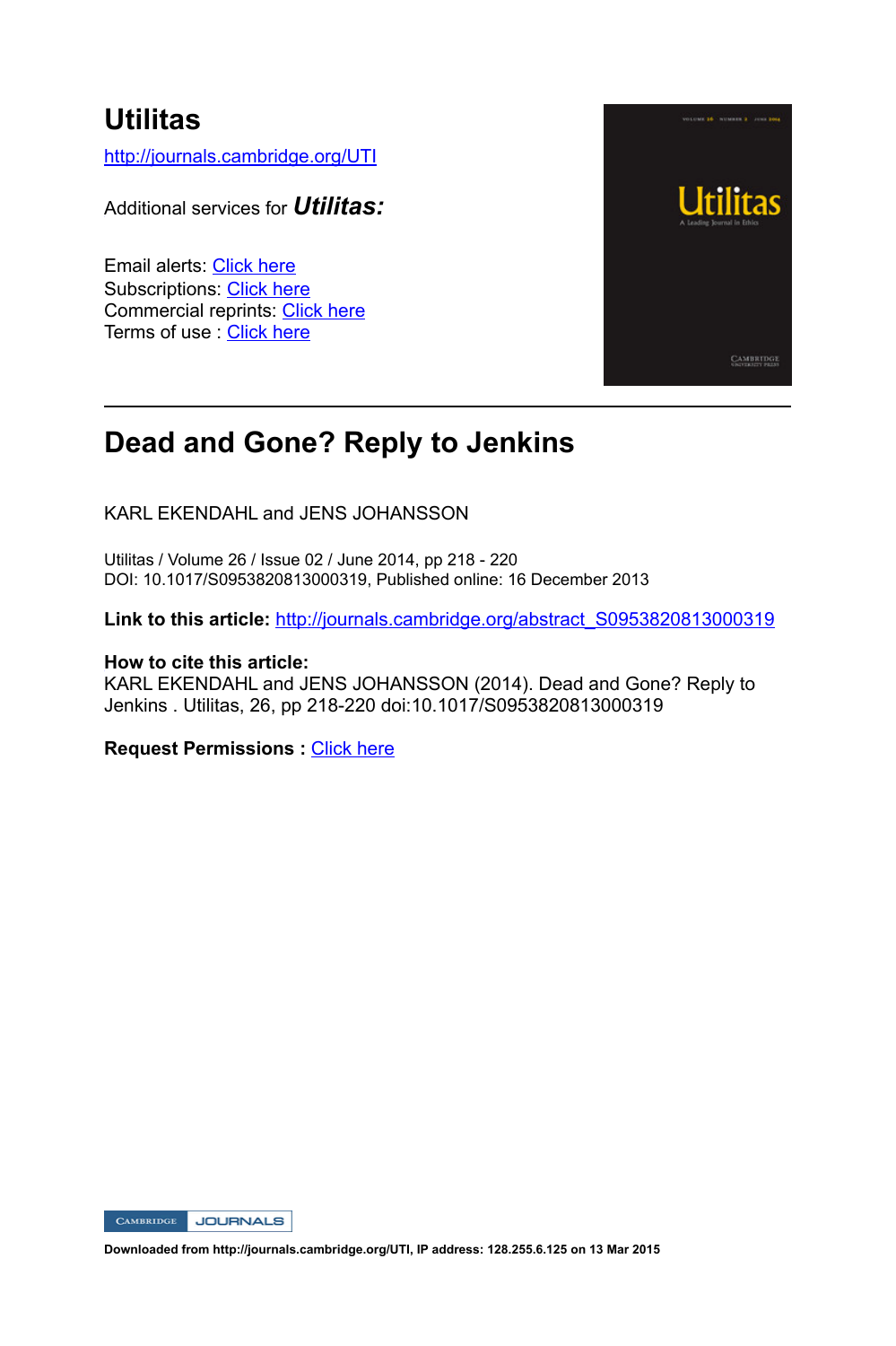# Dead and Gone? Reply to Jenkins

KARL EKENDAHL *Uppsala University*

JENS JOHANSSON *Uppsala University*

In a recent article, Joyce L. Jenkins challenges the common belief that desire satisfactionists are committed to the view that a person's welfare can be affected by posthumous events. Jenkins argues that desire satisfactionists can and should say that posthumous events only play an epistemic role: though such events cannot harm me, they can reveal that I have already been harmed by something else. In this response, however, we show that Jenkins's approach collapses into the view she aims to avoid.

According to desire satisfaction theories of welfare, a person's welfare is determined by the satisfaction and frustration of her desires – at least so long as these are, in some appropriate sense, about her own life. In a recent article in this journal, Joyce L. Jenkins argues that, contrary to a common belief, desire satisfaction theories are not 'committed to the view that changes in welfare levels can happen after death, or that events that occur after death impact the agent's welfare level now'.<sup>1</sup> This result, she suggests, is good news for these theories; indeed, she had long supposed the idea that a person's welfare can be affected by posthumous events to be 'one of those wacky ancient views – similar to the view that hysteria is caused by a traveling uterus – which no one anymore holds'.<sup>2</sup>

The reason that desire satisfactionists are usually taken to be committed to the view in question is that they deny that awareness of my desire satisfactions, or desire frustrations, is necessary for me to be benefited, or harmed, by them. Jenkins focuses on one of Parfit's examples: the desire to be a successful parent. Unlike the desire that my children fare well, this is a desire about my own life. I try to give my children 'the right education, good habits, and psychological strength'.<sup>3</sup> However, unbeknownst to me, their lives go badly: 'One finds that the education I gave him makes him unemployable, another has a mental

<sup>2</sup> Jenkins, 'Dead and Gone', p. 228.

© Cambridge University Press 2013 doi:10.1017/S0953820813000319

c Cambridge University Press 2013 *Utilitas* Vol. 26, No. 2, June 2014

<sup>1</sup> Joyce L. Jenkins, 'Dead and Gone', *Utilitas* 23 (2011), pp. 228–34, at 229.

<sup>3</sup> Derek Parfit, *Reasons and Persons* (Oxford, 1984), p. 495.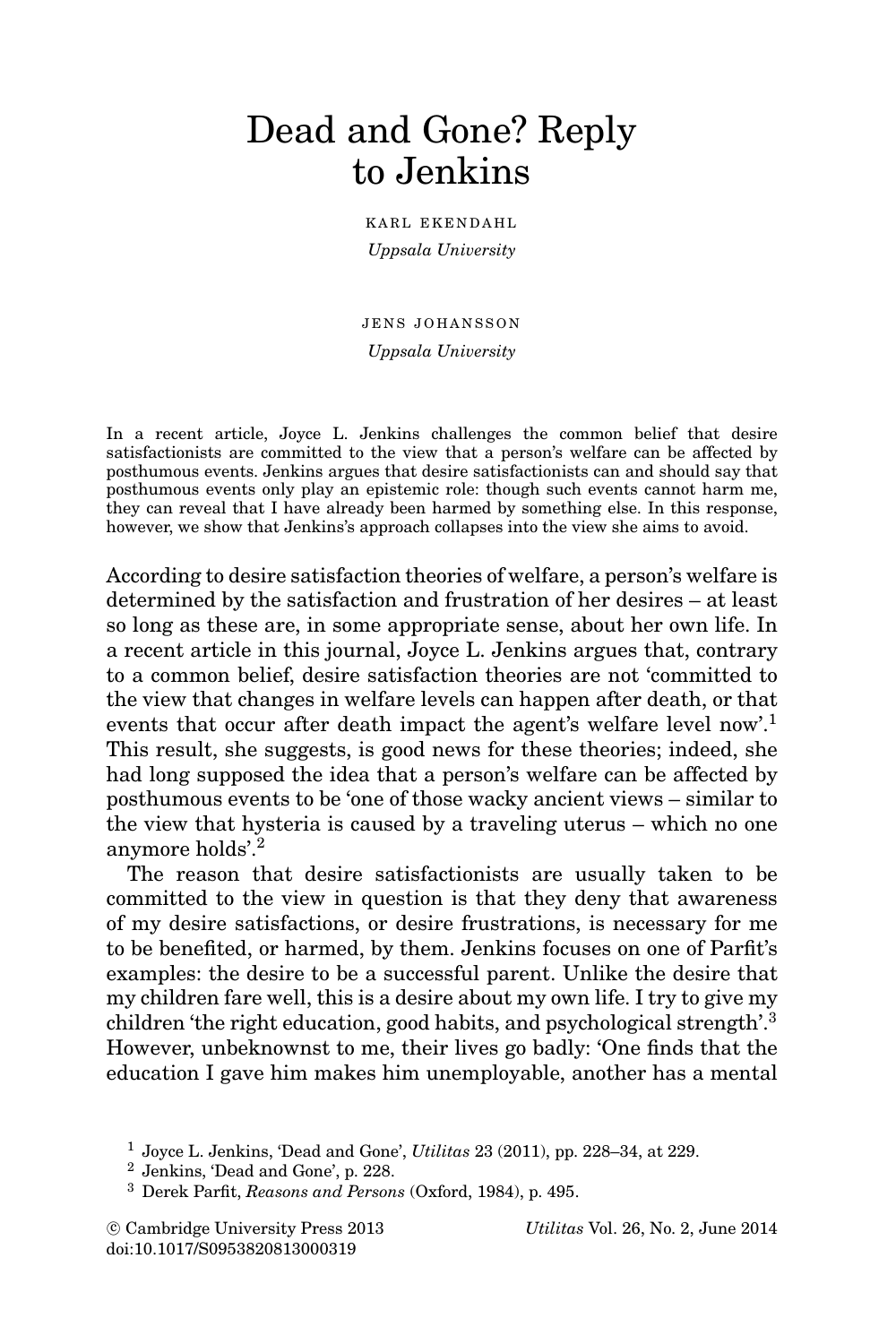breakdown, another becomes a petty thief.'4 Despite my ignorance of these events, they apparently frustrate my desire, and thus seem to harm me according to desire satisfactionism. If so, Parfit says, they must do this regardless of whether they occur before or after my death, for all my death does is to *guarantee* that I will never be aware of them.

Jenkins argues, however, that desire satisfactionists can and should resist the view that these later events harm me. 'The thing to notice is that my desire to be a good parent involves wanting to have a certain causal impact on my children. That's why it's a desire about my own life.<sup>5</sup> It is when I make my unsuccessful attempts, Jenkins claims, that my welfare level is affected negatively. And, she points out, it is only while I am still alive that I make these attempts; I cannot act while dead. That my children's lives later go badly has only epistemic relevance: these events do not affect my welfare level, but only *reveal* that my attempts were unsuccessful, and that I was harmed already when I made them.

It may be objected, Jenkins notes, that her approach cannot handle a different kind of case. Suppose I desire a good posthumous reputation, but someone spreads lies about me after my death. These lies may seem to affect my welfare negatively, rather than merely reveal that something else has already done this. But Jenkins replies that desire satisfactionists should regard such a desire as irrelevant to my welfare, since it is not about my own life. 'Distinguish the desire to do things that will make people remember me from the desire that people remember me.'<sup>6</sup> The former desire, Jenkins claims, is about my own life, as it concerns the causal impact of my own actions; the second desire, by contrast, 'could be satisfied even if I do nothing memorable'.7

However, Jenkins's approach collapses into the view she aims to reject. She may well be right that the relevant desires concern the causal impact of my own actions; that these actions are performed only while I am still alive; and that it is only my welfare level prior to death that is affected by my causal failures. But whether my actions have the relevant causal impact nonetheless depends on what happens after I have performed them: even if an action is *performed* at a certain time, it has its causal *properties* partly in virtue of subsequent events. In particular, the satisfaction of my desire to have a certain causal impact on my children – to cause them to fare well, or at least to cause them to have certain dispositions which will increase the likelihood of their faring well – depends on what happens after my actions. And obviously,

<sup>4</sup> Parfit, *Reasons and Persons*, p. 495.

<sup>5</sup> Jenkins, 'Dead and Gone', p. 233.

<sup>6</sup> Jenkins, 'Dead and Gone', p. 234.

<sup>7</sup> Jenkins, 'Dead and Gone', p. 234.